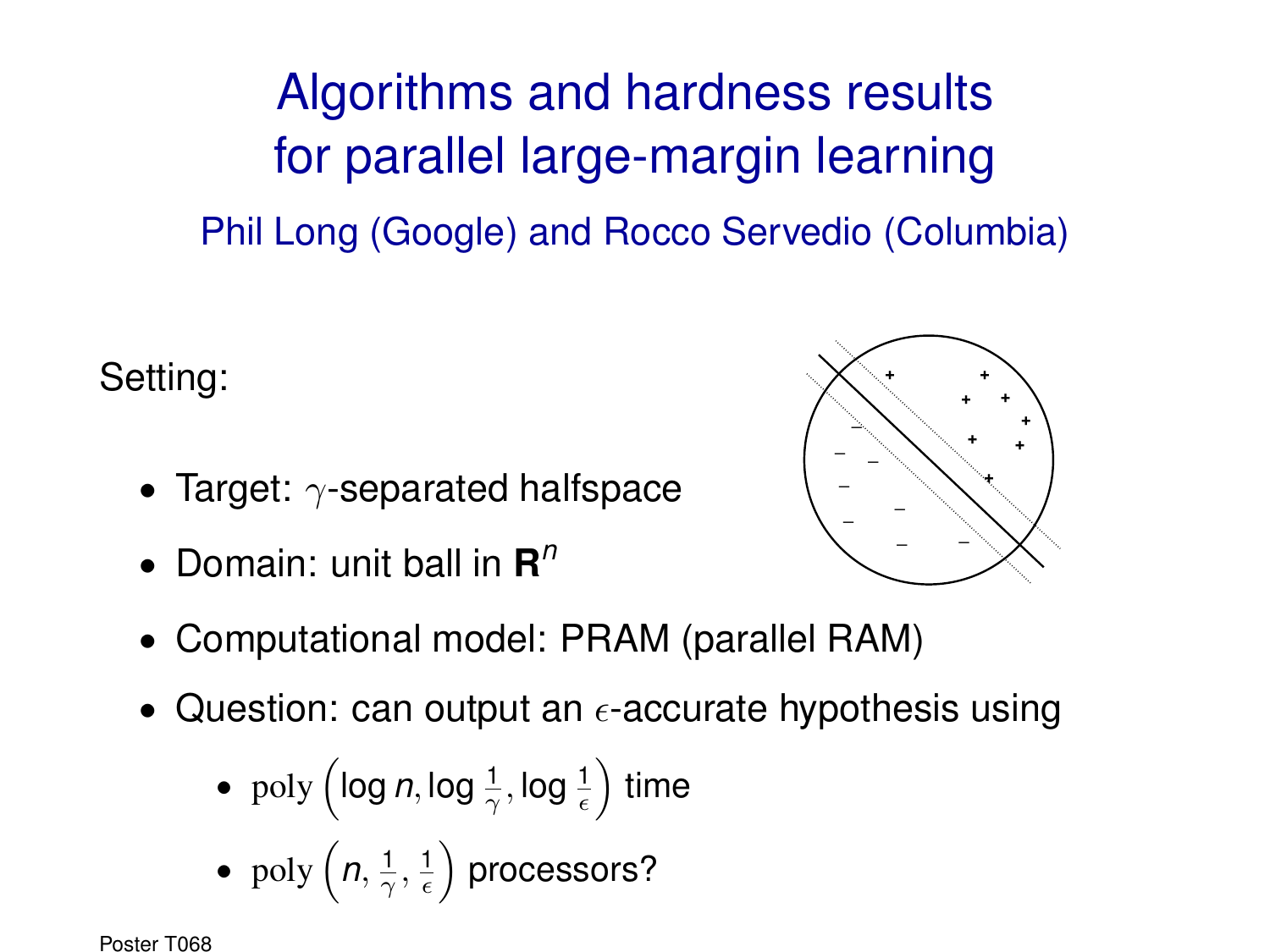## Positive result

Dependence on  $1/\epsilon$  already handled by Freund (boost-by-majority). Revised goal:

- $\bullet \;\, \text{poly}\left(\log n, \log \frac{1}{\gamma}\right)$  time
- poly  $\left(n,\frac{1}{\gamma}\right)$  processors.

| Algorithm   | <b>Number of processors</b> | <b>Running time</b>               |
|-------------|-----------------------------|-----------------------------------|
| Perceptron  | $poly(n, 1/\gamma)$         | $\tilde{O}(1/\gamma^2)(\log n)$   |
| SmoothBoost | $poly(n, 1/\gamma)$         | $\tilde{O}(1/\gamma^2)(\log n)$   |
| ΙP          |                             | $poly(n, \log(1/\gamma))$         |
| This paper  | $poly(n, 1/\gamma)$         | $\tilde{O}(1/\gamma) + O(\log n)$ |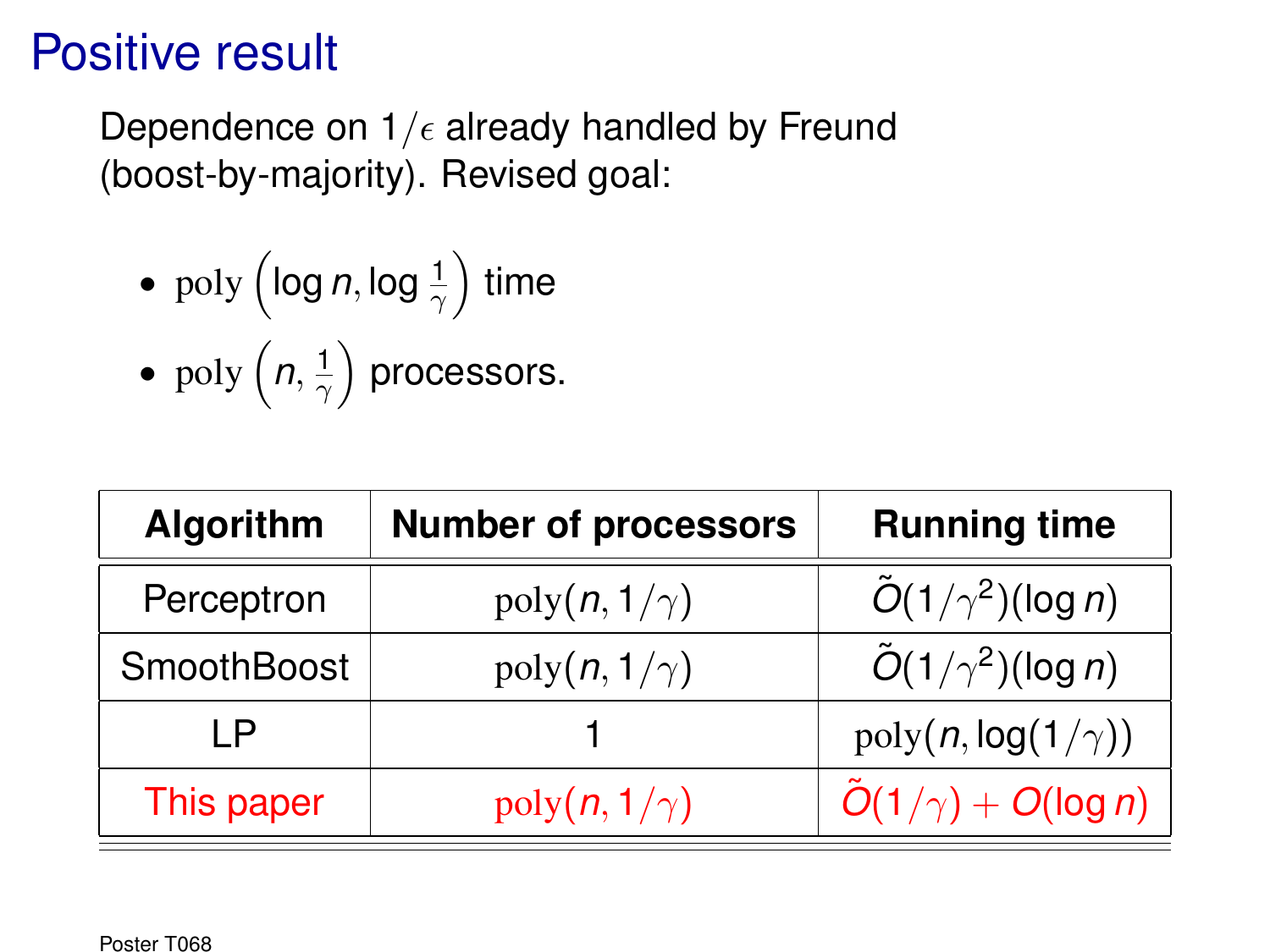## Algorithm

- Parallel boost-by-majority to handle  $\epsilon$ -dependence (Freund)
- Weak learner:
	- Random projection (Johnson/Lindenstrauss, Arriaga/Vempala)
	- Interior point method (Renegar)
		- Compute Hessian using parallel matrix inversion (Reif)
		- Round intermediate solutions (preserve margin)